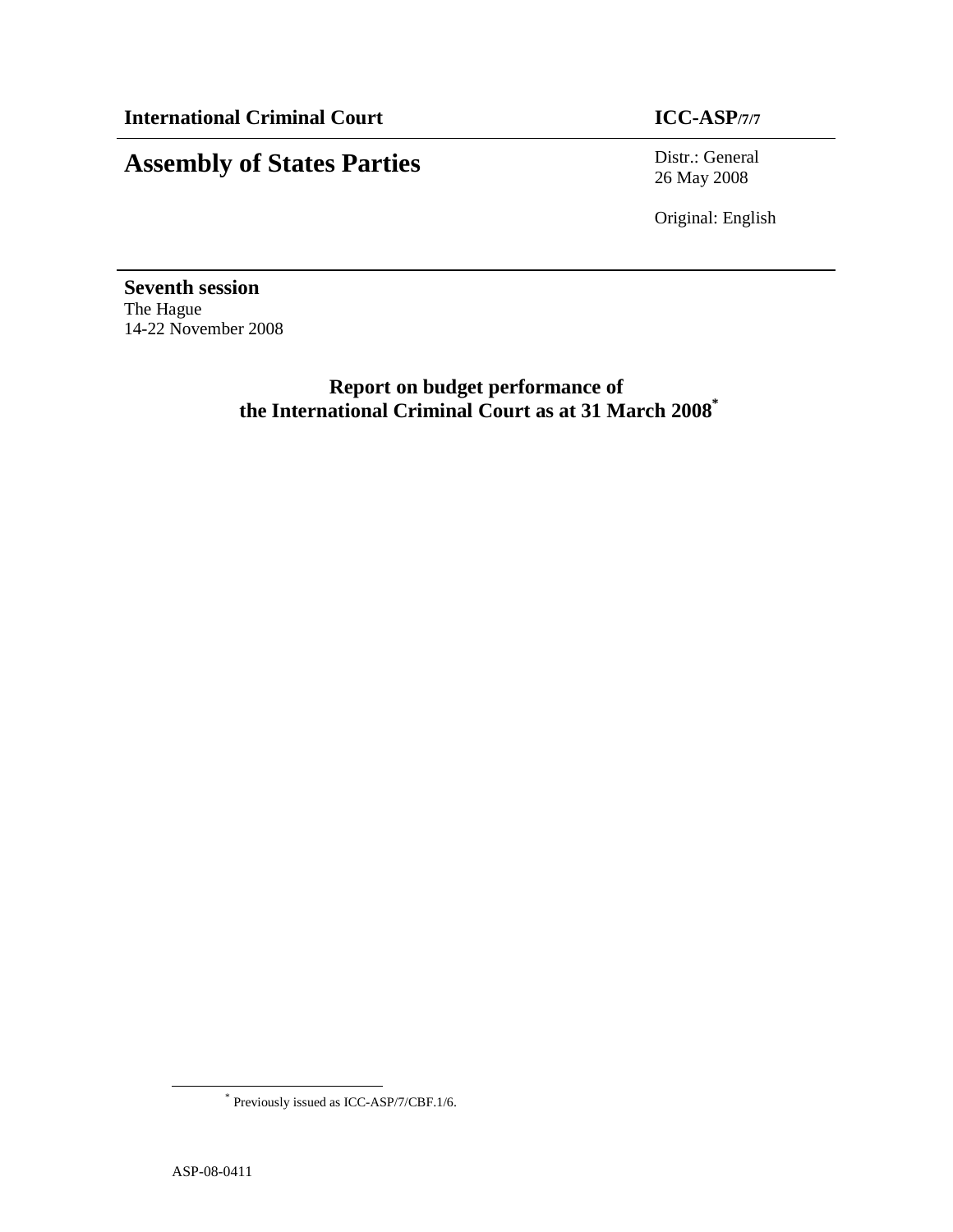# **Introduction**

-

1. The Assembly of States Parties (the Assembly), by its resolution ICC-ASP/6 Res.4 of 14 December 2007, approved a budget of €90,382.1 for the year 2008. In accordance with the request of the Committee on Budget and Finance (the Committee), $<sup>1</sup>$  the Registrar presents</sup> herewith the report on the budget performance of the International Criminal Court (the Court) for the first three months of the year 2008.

# **Overview of budget performance of the International Criminal Court**

2. The programme budget for 2008 is based on the assumption that in four situations the Prosecutor will pursue investigative steps in a total of at least five cases. The Court now expects two trials to be underway during 2008 due to the additional arrests of Mr. Katanga on 17 October 2007 and Mr. Ngudjolo Chui on 7 February 2008.

3. Table 1 shows the resource utilization of the Court by item of expenditure. The current level of implementation is at 23.7 per cent which is ahead of the first quarter of 2007 implementation rate of 20.3 per cent.

4. As indicated in Table 1, some non-staff costs such as "contractual services" and "general operating expenses" are above the quarterly average, mainly due to the nature of annual contracts which are obligated at the beginning of the year. Concerning staff cost, the Court is continuing its recruitment efforts which have resulted in an implementation rate of 20.7 per cent vs. 18.1 per cent for the same period last year.

| thoubunup of car op<br><b>Basic</b> | Approved budget<br>2008 | Expenditure as at<br>31 March 2008 |               | Implementation<br>rate in % as at<br>31 March 2008 |
|-------------------------------------|-------------------------|------------------------------------|---------------|----------------------------------------------------|
|                                     | $[1]$                   | $[2]$                              | $[1]-[2]=[3]$ | $[2]/[1]=[4]$                                      |
| Judges                              | 6,270                   | 767                                | 5,503         | 12.2                                               |
| Sub-total judges                    | 6,270                   | 767                                | 5,503         | 12.2                                               |
| Staff costs                         | 48,149                  | 9,507                              | 38,642        | 19.7                                               |
| General temporary assistance        | 7,637                   | 2,382                              | 5,255         | 31.2                                               |
| Temporary assistance for meetings   | 1,560                   | 85                                 | 1,475         | 5.5                                                |
| Overtime                            | 383                     | 40                                 | 343           | 10.5                                               |
| Consultants                         | 350                     | 55                                 | 295           | 15.7                                               |
| Sub-total staff costs               | 58,079                  | 12,069                             | 46,010        | 20.7                                               |
| Travel                              | 4,471                   | 1,067                              | 3,404         | 23.9                                               |
| Hospitality                         | 59                      | 21                                 | 38            | 35.0                                               |
| Contractual services incl. training | 7,406                   | 2,491                              | 4,915         | 33.6                                               |
| General operating expenses          | 11,704                  | 4,459                              | 7,245         | 38.1                                               |
| Supplies and materials              | 1,223                   | 327                                | 896           | 26.7                                               |
| Furniture and equipment             | 1,170                   | 192                                | 978           | 16.4                                               |
| Sub-total non-staff costs           | 26,033                  | 8,557                              | 17,476        | 32.9                                               |
| <b>Total ICC</b>                    | 90,382                  | 21,393                             | 68,989        | 23.7                                               |

**Table 1: Budgetary performance 2008: resource utilization by item of expenditure – Total ICC (thousands of euros)** 

<sup>1</sup> *Official Records of the Assembly of States Parties to the Rome Statute of the International Criminal Court, Fourth session, The Hague, 28 November - 3 December 2005* (International Criminal Court publication, ICC-ASP/4/32), part II.B.6(a), para. 14.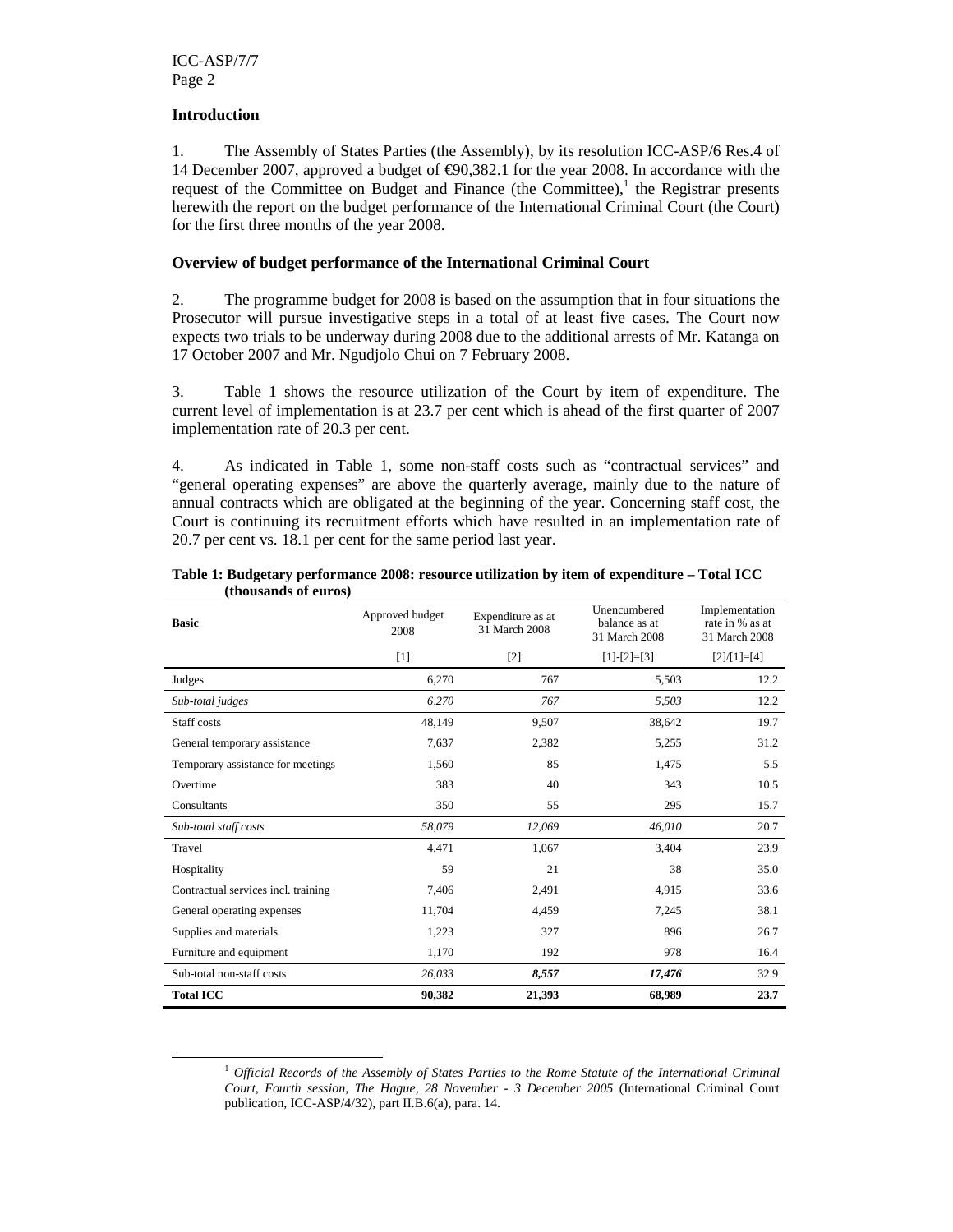5. Further details by basic and situation-related budget are provided in tables 1(a) and 1(b) of the annex.

6. The following table 2 shows the budget performance by major programme. The implementation rates in Major Programme I (Judiciary), major programme II (Office of the Prosecutor), major programme IV (Secretariat of the Assembly of States Parties) and major programme VII (Project Office for the Permanent Premises) are below the Court wide implementation rate of 23.7 per cent. The seemingly lower implementation rate of major programme I is attributable to the budgetary provision for pension of the judges, which is only expended at the end of the year. Major programme II is essentially on schedule in terms of expected expenditures through the first quarter of 2008. The slight deviation from the overall Court implementation rate is primarily due to the pattern of common staff cost expenditures which will increase later in the year as for example education grants become payable. Major programme IV has a lower implementation rate which is attributable to peak in expenditures during the Assembly at the end of the year. Major programme VII is not expected to incur costs until the later part of the year when the project office will be recruited. Major programmes III (Registry) and VI (Trust Fund for Victims) are above the year to date implementation rate. In the case of the Registry, this is due to the majority of Court contracts residing within the Registry and being obligated at the beginning of the year. Major programme VII is above the Court-wide implementation rate due to a ramp up of activity leading to increases in temporary staffing.

|                                                                              | Approved budget<br>2008 | Expenditure as at<br>31 March 2008 | Unencumbered<br>balance as at<br>31 March 2008 | Implementation<br>rate in % as at<br>31 March 2008 |
|------------------------------------------------------------------------------|-------------------------|------------------------------------|------------------------------------------------|----------------------------------------------------|
|                                                                              | $[1]$                   | $[2]$                              | $[1]-[2]=[3]$                                  | $[2]/[1]=[4]$                                      |
| Major<br>I<br>programme<br>Judiciary                                         | 10,426                  | 1,638                              | 8,788                                          | 15.7                                               |
| П<br>Major<br>programme<br>Office of the Prosecutor                          | 23,201                  | 5,005                              | 18,196                                         | 21.6                                               |
| Major<br>Ш<br>programme<br>Registry                                          | 51,512                  | 14,047                             | 37,465                                         | 27.3                                               |
| Major<br>IV<br>programme<br>Secretariat of the Assembly of States<br>Parties | 4,029                   | 418                                | 3,611                                          | 10.4                                               |
| Major<br>VI<br>programme<br>Secretariat of the Trust Fund for Victims        | 1,006                   | 285                                | 721                                            | 28.3                                               |
| Major programme VII<br>Project Office for the Permanent Premises             | 208                     | $\overline{0}$                     | 208                                            | $\overline{0}$                                     |
| <b>Total ICC</b>                                                             | 90,382                  | 21,393                             | 68,989                                         | 23.7                                               |

|  | Table 2: Budget performance 2008: summary by Major Programme (thousands of euros) |
|--|-----------------------------------------------------------------------------------|
|--|-----------------------------------------------------------------------------------|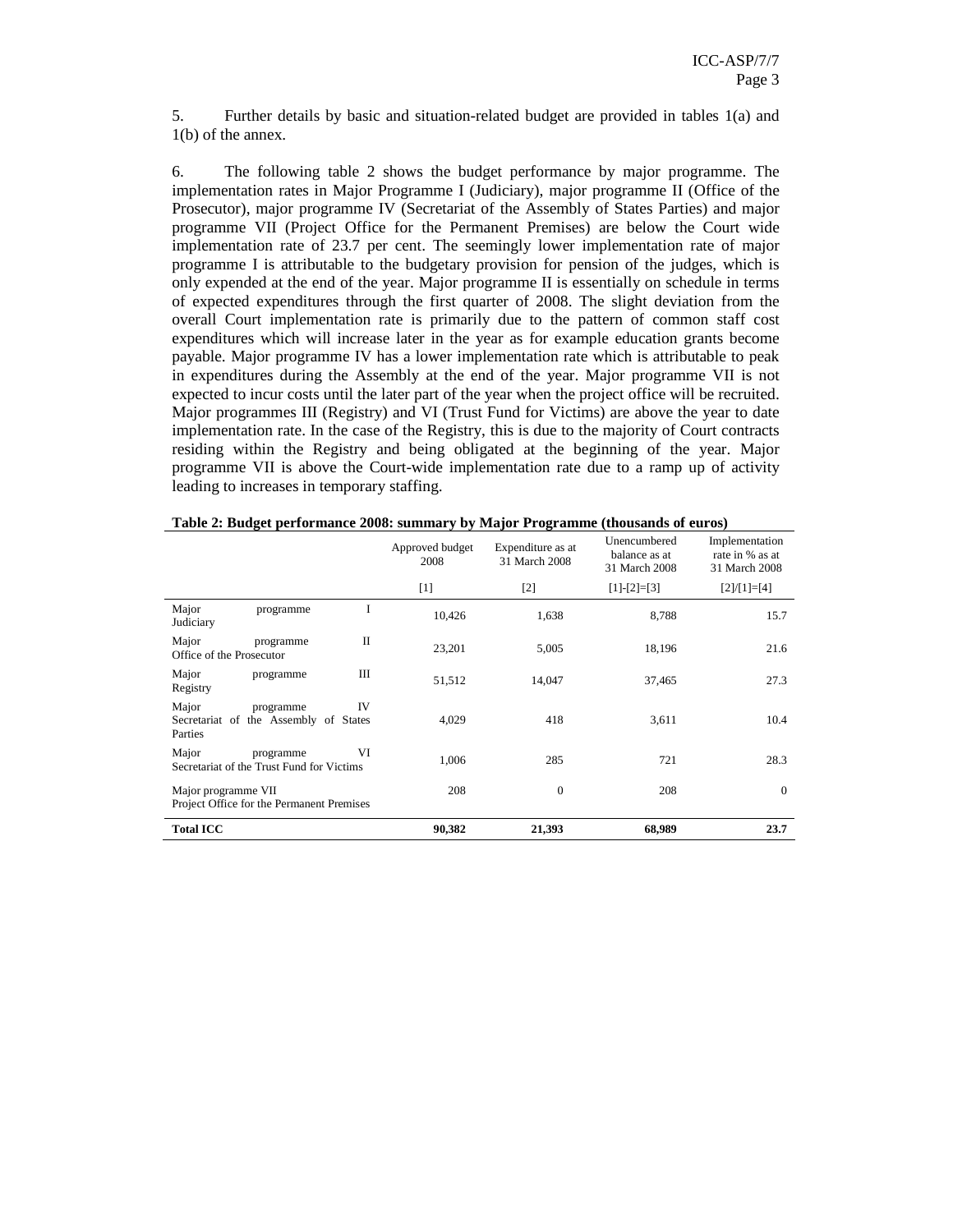## **Recruitment**

7. Recruitment status indicates good performance against the goals set out by the Committee at its ninth session in September 2007. To achieve its final objective, the Court needs to maintain the effort.

|                     | Approved | Filled | <b>THOICE</b> I DIMITING THE PLOTURE TULDED THRUS PODIS BY PODE CI PC (1) WHILE OD DIMITI<br>Advertised<br>Under<br>Vacant not<br>not under<br>advertised<br>recruitment<br>recruitment |     |          | Forecasted<br>filled 31<br>December |
|---------------------|----------|--------|-----------------------------------------------------------------------------------------------------------------------------------------------------------------------------------------|-----|----------|-------------------------------------|
|                     | $[1]$    | [2]    | $[3]$                                                                                                                                                                                   | [4] | $^{[5]}$ | $[2+3+4+5=6]$                       |
| Major programme I   | 43       | 35     |                                                                                                                                                                                         | 5   |          | 43                                  |
| Major programme II  | 203      | 175    | 17                                                                                                                                                                                      | 10  |          | 203                                 |
| Major programme III | 412      | 337    | 25                                                                                                                                                                                      | 33  | 17       | 412                                 |
| Major programme IV  | 9        | 4      | 0                                                                                                                                                                                       |     | 4        | 9                                   |
| Major programme VI  | 5        | 2      |                                                                                                                                                                                         | 0   |          | 5                                   |
| Major programme VII | 3        | 0      | 0                                                                                                                                                                                       | 0   | 3        | 3                                   |
| <b>Total ICC</b>    | 675      | 553    | 44                                                                                                                                                                                      | 49  | 29       | 675                                 |

# **Table 3: Staffing - Approved versus filled posts by post type (P and GS staff)**

# **Recruitment Status and Trends**

First quarter 2008

- 53 vacancies filled in the first quarter of 2008: 38 in January, 6 in February, 9 in March
- 14 separations: 11 in January, 2 in February, 1 in March
- 2 internal placements against vacancies, both in March
- Net increase of staff for the first quarter is 39

**Overview of resource utilization for basic and situation-related activities** 

8. Figure 1 below compares the first quarter implementation rate of the Court for the years 2006, 2007 and 2008.





9. The Court's basic budget component has incurred expenditure amounting to  $\epsilon$ 11.2 million which yields a 23.6 per cent implementation rate.

10. The Court's situation budget reflects continuing operations in Chad (Darfur case), the Democratic Republic of the Congo, and in Uganda. During the first three months of 2008, the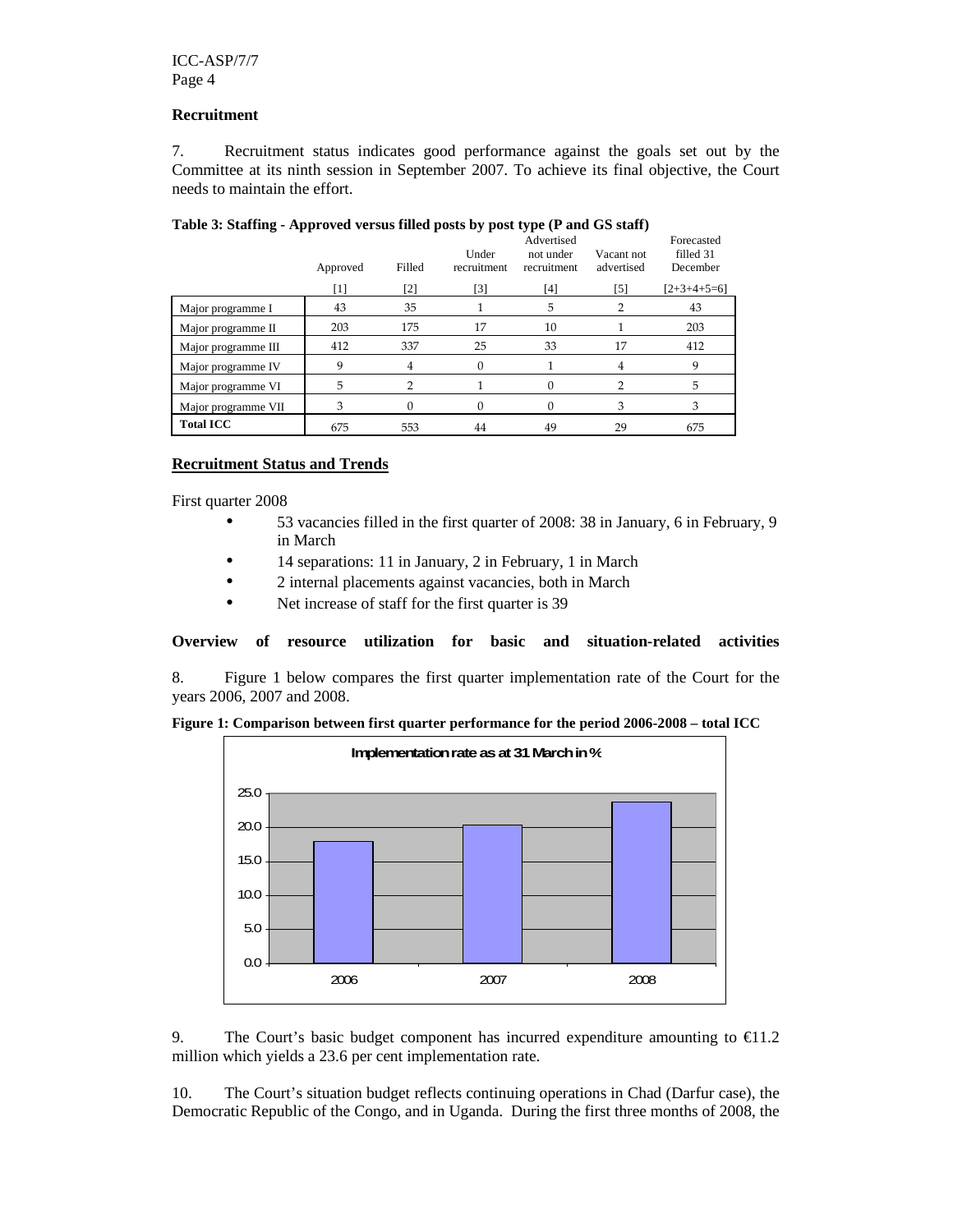Court has incurred expenditure amounting to  $E10.1$  million which yields a 23.8 per cent implementation rate ( $\epsilon$  4.0 million within the Office of the Prosecutor and  $\epsilon$ 6.0 million within the Registry). The majority of this expenditure relates to "staff costs and temporary assistance", "general operating expenses", "contractual services" and "travel".